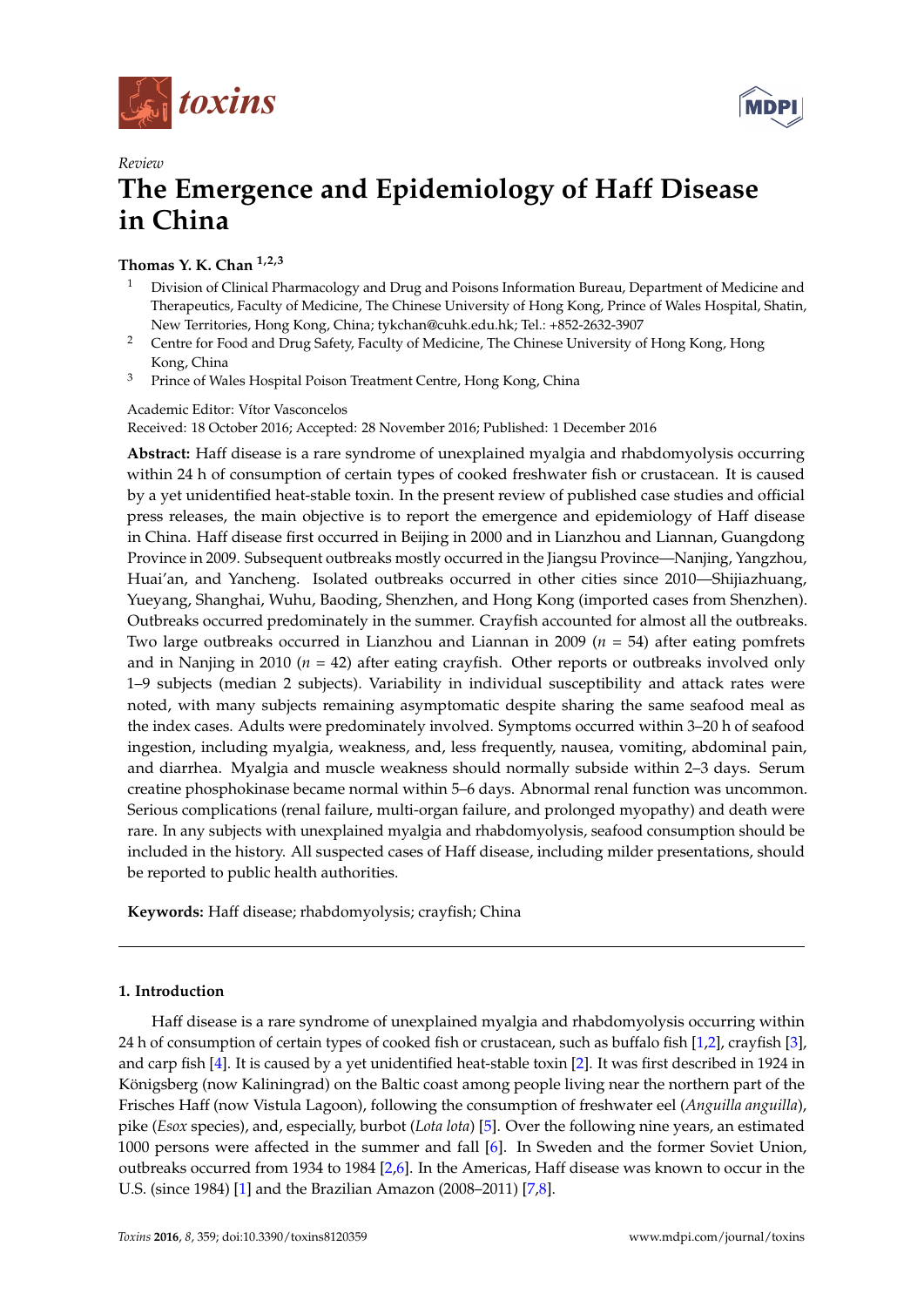In China, Haff disease was first reported in Beijing in 2000 [\[9\]](#page-7-1). There had since been an obvious In China, Tail alsease was first reported in Beijing in 2000 [9]. There had since been an obvious<br>increase in the number of reports from other cities. In the present review of published case studies and official press releases, the main objective is to report the emergence and epidemiology of Haff disease<br>. in China (Figure [1\)](#page-1-0). increase in the number of reports from other cities. In the present review of published case studies

<span id="page-1-0"></span>

**Figure 1.** The cities and provinces of China where Haff disease has been reported since 2000. **Figure 1.** The cities and provinces of China where Haff disease has been reported since 2000.

#### **2. Literature Search and Case Definition for Haff Disease 2. Literature Search and Case Definition for Haff Disease**

To identify relevant articles in indexed medical journals and Chinese medical journals, a search of Medline (2000 to 30 September 2016) and Wanfang Data (2000 to September 2016) was performed, using "Haff disease", "rhabdomyolysis", and "crayfish" as search terms. Additional reports from local health authorities were identified from official websites and the medical literature database of our Centre for Food and Drug Safety [\[10\]](#page-7-2). Redundant papers substantially reporting the same case series were excluded. Studies providing additional information on the attack rates and possible risk factors In the published reports, diagnostic criteria based on the history and symptoms might vary. In the history and symptoms might vary. In the history and symptoms might vary. In the history and symptoms might vary. In the his were included.

In the published reports, diagnostic criteria based on the history and symptoms might vary. In general, the following case definition for Haff disease was used [\[1,](#page-6-0)[2\]](#page-6-1): unexplained myalgia and rhabdomyolysis with a markedly elevated (fivefold or greater increase over normal level) serum creatine phosphokinase (CPK) level and positive cooked seafood consumption history within 24 h. As a result of myoglobinuria, urine can turn red or brown. Myoglobin from skeletal muscle breakdown could cause acute kidney injury. Milder presentations, general and gastrointestinal symptoms also **3. Reports of Haff Disease from China** occurred [\[1,](#page-6-0)[2\]](#page-6-1), sometimes leading to delayed or missed diagnosis.

#### Reports of Haff disease from China during 2000 and 2016 are summarized in Table 1, in relation **3. Reports of Haff Disease from China**

Reports of Haff disease from China during 2000 and 2016 are summarized in Table [1,](#page-3-0) in relation to the geographical and year of occurrence of the outbreaks. For hospital-based case studies, only the and other management for reduction of the prevent kidney into present known the statutes, only is epidemiological data, clinical features, and subject outcomes are presented, since volume repletion<br>end in the clinical features, and subject outcomes are presented, since volume repletion and other management for rhabdomyolysis to prevent kidney injury is well known [\[1,](#page-6-0)[4\]](#page-6-3). If there were more than one serum CPK result, the peak level was listed. Results of other muscle enzymes are not shown because of their minor importance. Other information useful for characterizing Haff disease, including estimating risks and attack rates, is also presented.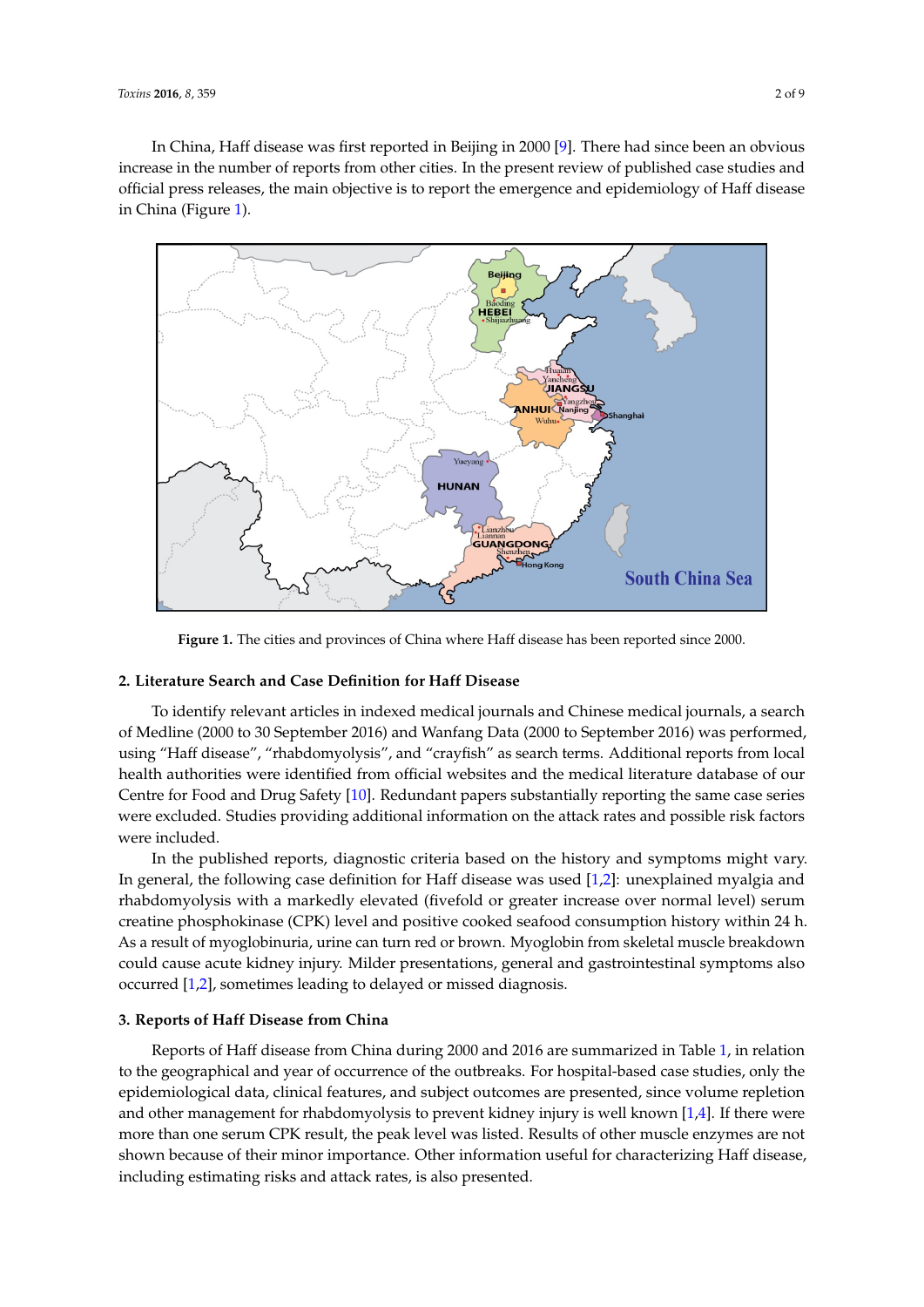| City (Reference)   | Period           | Sex <sup>a</sup> | Age (Year)                 | Number of Cases <sup>e</sup> , Latent Period, Seafood Eaten, Symptoms, Investigations, Progress, Other Affected Subjects                                                                                                                                                                                                                                                                                                                                                                                                                             |
|--------------------|------------------|------------------|----------------------------|------------------------------------------------------------------------------------------------------------------------------------------------------------------------------------------------------------------------------------------------------------------------------------------------------------------------------------------------------------------------------------------------------------------------------------------------------------------------------------------------------------------------------------------------------|
| Beijing            |                  |                  |                            |                                                                                                                                                                                                                                                                                                                                                                                                                                                                                                                                                      |
| $^{[9]}$           | August 2000      | 2M               | $(40-42)$ <sup>b</sup>     | M/40 and M/42 hospitalized; 7 h after eating 500 g of crayfish; moderate or severe myalgia with weakness;<br>serum CPK 2000-10,150 IU/L; symptoms improved 4-72 h later; 1 other boy had mild symptoms                                                                                                                                                                                                                                                                                                                                               |
| $\lceil 9 \rceil$  | August 2000      | 1F               | 38                         | F/38 hospitalized; 12 h after eating 500 g of crayfish; myalgia and weakness; serum CPK 376 IU/L; symptoms<br>improved relapse 8 h after eating left-over crayfish 4 days later; her child (M/8) had mild myalgia and nausea                                                                                                                                                                                                                                                                                                                         |
| $^{[9]}$           | August 2000      | 1F               | 36                         | F/36 hospitalized; 7 h after eating 500 g of crayfish; severe myalgia, weakness and inability to turn over and talk;<br>symptoms improved 6 h later; 1 other child had mild weakness                                                                                                                                                                                                                                                                                                                                                                 |
| $\left[9\right]$   | August 2000      | 1F               | 40                         | F/40 hospitalized; 15 h after eating 400 g of crayfish; moderate myalgia with weakness; serum CPK 6000 U/L;<br>symptoms improved 6 h later                                                                                                                                                                                                                                                                                                                                                                                                           |
| $[9]$              | August 2000      | 1F               | 36                         | F/36 hospitalized; 7 h after eating 20 pieces of crayfish; myalgia and weakness; symptoms improved 12 h later                                                                                                                                                                                                                                                                                                                                                                                                                                        |
| Lianzhou, Liannan  |                  |                  |                            |                                                                                                                                                                                                                                                                                                                                                                                                                                                                                                                                                      |
| $[11]$             | October 2009     | 36M18F           | 43 ° $(4-74)$ <sup>b</sup> | 52 adults and 2 children (50 Lianzhou cases, 4 Liannan cases, 44 hospitalized); 10 min-41.5 h (median 7 h) after<br>eating 50–700 g of pomfret (Colossoma brachypomum); weakness (83%), myalgia (76%), nausea (63%), abdominal pain<br>(63%), dry mouth (46%), vomiting (46%), dizziness (33%), diarrhea (33%), headache (22%); 85% of 41 cases had<br>abnormal serum CPK (92-11,696, median 1302 U/L); 6% of 36 cases had abnormal serum creatinine; symptom<br>severity/serum CPK related to amounts eaten; home after 1-13 days (median 3.2 days) |
| Nanjing            |                  |                  |                            |                                                                                                                                                                                                                                                                                                                                                                                                                                                                                                                                                      |
| $[12]$             | August 2010      | 9M14F            | 35.8 $d$ (20-79) $b$       | 23 subjects hospitalized; 3–12 h after eating crayfish; myalgia (100%), change in urine color (39%), numbness in<br>4 limbs (17%), nausea (17%), vomiting (13%), abdominal pain (13%), chest tightness (13%), diarrhea (9%), chest pain<br>(9%); peak serum CPK 4655 U/L (mean); normal renal function in all; normal CPK after 5-6 days                                                                                                                                                                                                             |
| $[13]$             | <b>July 2010</b> | 1M2F             | N.A.                       | A girl and her mother and father hospitalized; 6-8 h after eating 2, >10 and >20 crayfish; myalgia was more severe<br>in father and mother, with peak serum CPK of 36,360 and 8681 U/L, respectively; all were discharged home within<br>1 week                                                                                                                                                                                                                                                                                                      |
| $[14]$             | July-August 2010 | 4M7F             | 27.6 $d$ (9-38) $b$        | 11 subjects hospitalized; 3–9 h after eating >10 crayfish; myalgia (100%), weakness (82%), change in urine color<br>(64%), nausea (46%), vomiting (18%), and hoarse voice (9%); serum CPK 2013-18,520 U/L (mean 7952 U/L); 1 of the<br>2 subjects with $\uparrow$ serum creatinine required hemoperfusion twice; hospital stay 3–10 days                                                                                                                                                                                                             |
| $[15]$             | <b>July 2010</b> | 1M               | 38                         | M/38 hospitalized; 6 h after eating crayfish; myalgia and change in urine color; serum CPK 3600 U/L; home after<br>7 days; his wife and daughter with similar symptoms after eating crayfish                                                                                                                                                                                                                                                                                                                                                         |
| $[15]$             | September 2010   | 1F               | 21                         | F/21 hospitalized; 4 h after eating crayfish; myalgia and change in urine color; serum CPK 2176 U/L; home after<br>16 days; 1 of her 7 colleagues sharing the crayfish meal had similar symptoms                                                                                                                                                                                                                                                                                                                                                     |
| $[16]$             | August 2012      | 1M               | 44                         | M/44 hospitalized; 5 h after eating 10 crayfish; myalgia, chest discomfort, dyspnea, and thirst; serum CPK<br>3414 U/L; 4 other subjects sharing the crayfish meal were asymptomatic                                                                                                                                                                                                                                                                                                                                                                 |
| $\lceil 16 \rceil$ | August 2012      | 1F               | 31                         | F/31 hospitalized; 5 h after eating 10 crayfish; myalgia, vomiting, chest discomfort, and dyspnea; peak serum CPK<br>4992 U/L; 1 other subject who shared the same meal had similar symptoms                                                                                                                                                                                                                                                                                                                                                         |
| $[17]$             | August 2014      | 1M1F             | $32 - 33$                  | M/33 and F/32; 8-13 h after eating 10-20 crayfish; myalgia; serum CPK 500-3685 U/L                                                                                                                                                                                                                                                                                                                                                                                                                                                                   |

## **Table 1.** Outbreaks of Haff disease after consumption of cooked seafood in China.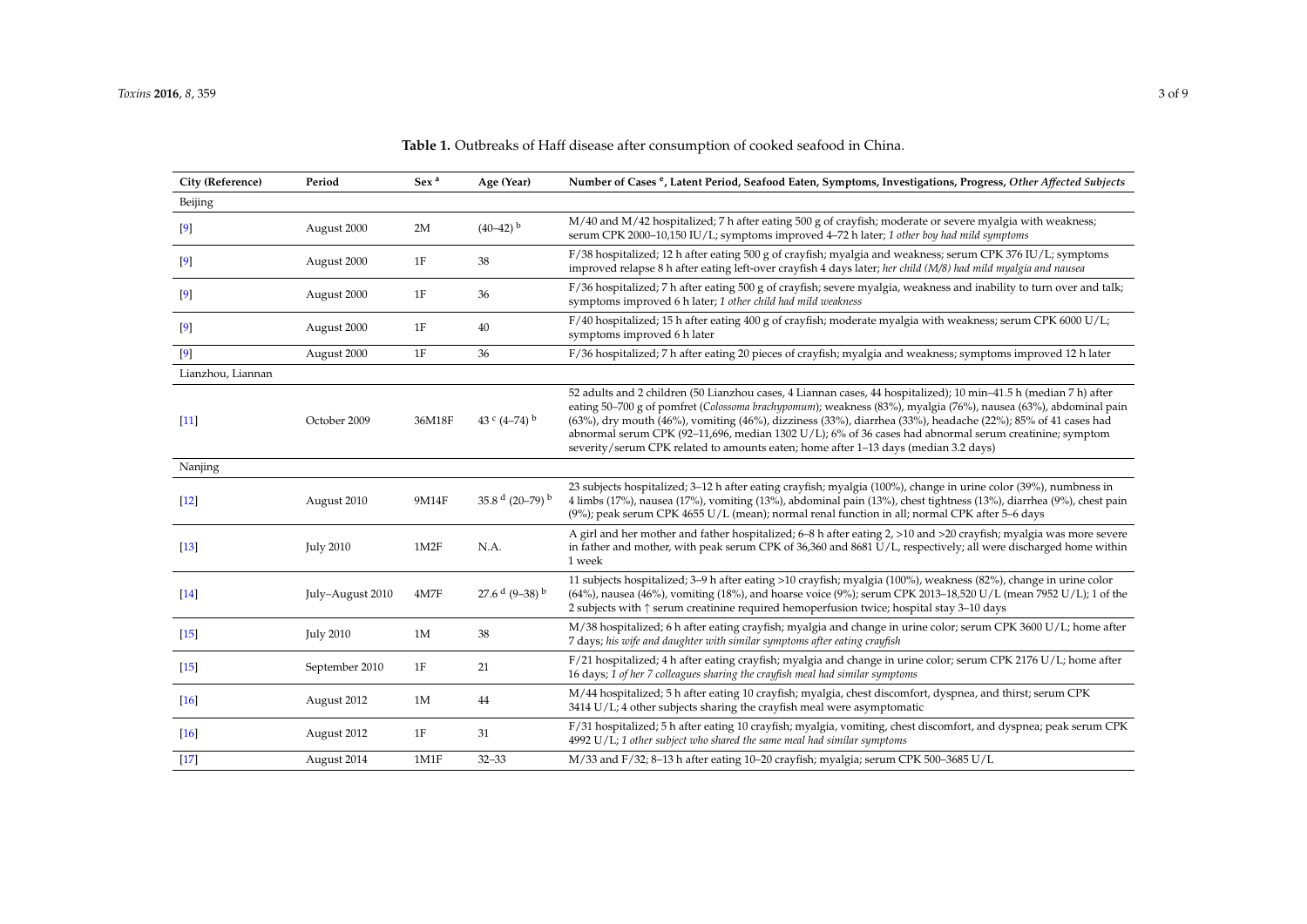## **Table 1.** *Cont.*

| City (Reference) | Period           | Sex <sup>a</sup> | Age (Year)             | Number of Cases <sup>e</sup> , Latent Period, Seafood Eaten, Symptoms, Investigations, Progress, Other Affected Subjects                                                                                                                                                                                                                                                                                                       |
|------------------|------------------|------------------|------------------------|--------------------------------------------------------------------------------------------------------------------------------------------------------------------------------------------------------------------------------------------------------------------------------------------------------------------------------------------------------------------------------------------------------------------------------|
| Yangzhou         |                  |                  |                        |                                                                                                                                                                                                                                                                                                                                                                                                                                |
| $[18]$           | August 2012      | 1M2F             | $(30-37)$ <sup>b</sup> | 1M2F hospitalized; 7–8 h after eating 20–40 crayfish; myalgia; serum CPK 350–5427 U/L; 3 others were well                                                                                                                                                                                                                                                                                                                      |
| $[18]$           | August 2012      | 1M               | 39                     | M/39 hospitalized; 7 h after eating 30 crayfish; myalgia; serum CPK 2967 U/L; 4 other subjects were well                                                                                                                                                                                                                                                                                                                       |
| Huai'an          |                  |                  |                        |                                                                                                                                                                                                                                                                                                                                                                                                                                |
| $[17]$           | August 2013      | 1M               | 18                     | M/18; 6 h after eating 30 crayfish; myalgia; serum CPK 622 U/L                                                                                                                                                                                                                                                                                                                                                                 |
| Yancheng         |                  |                  |                        |                                                                                                                                                                                                                                                                                                                                                                                                                                |
| $[19]$           | May 2015         | 1M               | 62                     | M/62 hospitalized; 4–5 h after eating >10 crayfish; nausea, vomiting, abdominal pain, shivering, sweating, chills,<br>and drowsiness; serum CPK 901 U/L, urea 12.4 mmol/L, bilirubin 31.7 µmol/L; ICU care for multi-organ failure<br>before full recovery; 9 other villagers who shared the dinner were asymptomatic                                                                                                          |
| Shijiazhuang     |                  |                  |                        |                                                                                                                                                                                                                                                                                                                                                                                                                                |
| $[20]$           | 2010             | 1M               | 26                     | M/26 hospitalized; after eating crayfish; myalgia and weakness; serum CPK 27,174 U/L, nearly normal renal<br>function; left biceps biopsy revealed rhabdomyolysis; symptoms for >3 months                                                                                                                                                                                                                                      |
| Baoding          |                  |                  |                        |                                                                                                                                                                                                                                                                                                                                                                                                                                |
| $[21]$           | N.A.             | 1F               | 43                     | F/43 hospitalized; 20 h after eating crayfish; weakness; peak serum CPK 39,174 U/L; home after 7 days                                                                                                                                                                                                                                                                                                                          |
| $[21]$           | N.A.             | 1M               | 27                     | M/27 hospitalized; 15 h after eating a large amount of crayfish; abdominal pain, nausea and vomiting; peak serum<br>CPK 24,356 U/L; home after 10 days                                                                                                                                                                                                                                                                         |
| $[21]$           | N.A.             | 1F               | 36                     | F/36 hospitalized; 6 h after eating crayfish; myalgia, weakness; serum CPK 20,110 U/L; home 7 days later                                                                                                                                                                                                                                                                                                                       |
| Yueyang          |                  |                  |                        |                                                                                                                                                                                                                                                                                                                                                                                                                                |
| $[22]$           | <b>July 2010</b> | 3M5F             | $(17-48)^{b}$          | 8 subjects from 3 families hospitalized; 2-3 h after eating "lobsters" from Dongting Lake; dizziness, myalgia,<br>weakness, and chest discomfort; mean serum CPK 457 U/L; symptoms subsided after 3-5 days                                                                                                                                                                                                                     |
| Shanghai         |                  |                  |                        |                                                                                                                                                                                                                                                                                                                                                                                                                                |
| $[23]$           | June 2013        | 1M               | 66                     | M/66 with hypertension hospitalized; 12 h after eating crayfish; myalgia, weakness, limb rigidity, dyspnea,<br>brown-colored urine, and oliguria; serum ALT 4447 U/L, total bilirubin 81.9 µmol/L, creatinine 296 µmol/L,<br>CPK 359 U/L, PT 36.5 s, pH 6.79, PaCO2 10.0 kPa, Hb 9.2 $g$ /dL; CT showed exudates in right middle lobe, lingula<br>and both lower lobes; ICU care for multi-organ failure, he died 2 days later |
| Wuhu             |                  |                  |                        |                                                                                                                                                                                                                                                                                                                                                                                                                                |
| $[24]$           | <b>July 2014</b> | 1M               | 41                     | M/41 hospitalized; 12 h after eating 1 kg of crayfish; myalgia, weakness and brown-colored urine; peak serum<br>CPK 7170 U/L; home 13 days later; other subjects sharing the same meal had no symptoms                                                                                                                                                                                                                         |
| $[24]$           | <b>July 2014</b> | 1M               | 43                     | M/43 hospitalized; 11 h after eating 0.5 kg of crayfish; myalgia and weakness; peak serum CPK 2031 U/L,<br>home 7 days later; other subjects sharing the crayfish meal had no symptoms                                                                                                                                                                                                                                         |
| Shenzhen         |                  |                  |                        |                                                                                                                                                                                                                                                                                                                                                                                                                                |
| $[25]$           | August 2016      | 4MF              | N.A.                   | 4 subjects hospitalized; after eating crayfish                                                                                                                                                                                                                                                                                                                                                                                 |
| Hong Kong        |                  |                  |                        |                                                                                                                                                                                                                                                                                                                                                                                                                                |
| $[26]$           | August 2016      | 1F               | 55                     | F/55 hospitalized in Hong Kong for 1 day; 4 h after eating crayfish in Shenzhen; myalgia                                                                                                                                                                                                                                                                                                                                       |
| $[26]$           | September 2016   | 1F               | 30                     | F/30 hospitalized in Hong Kong for 3 days; 5 h after eating crayfish in Shenzhen; myalgia; 2 others were well                                                                                                                                                                                                                                                                                                                  |

<span id="page-3-0"></span><sup>a</sup> Subjects with marked symptoms; <sup>b</sup> ranges, <sup>c</sup> median, <sup>d</sup> mean; <sup>e</sup> Subjects with marked and mild symptoms; CPK reference range of our laboratory 42–186 U/L. N.A. = not available.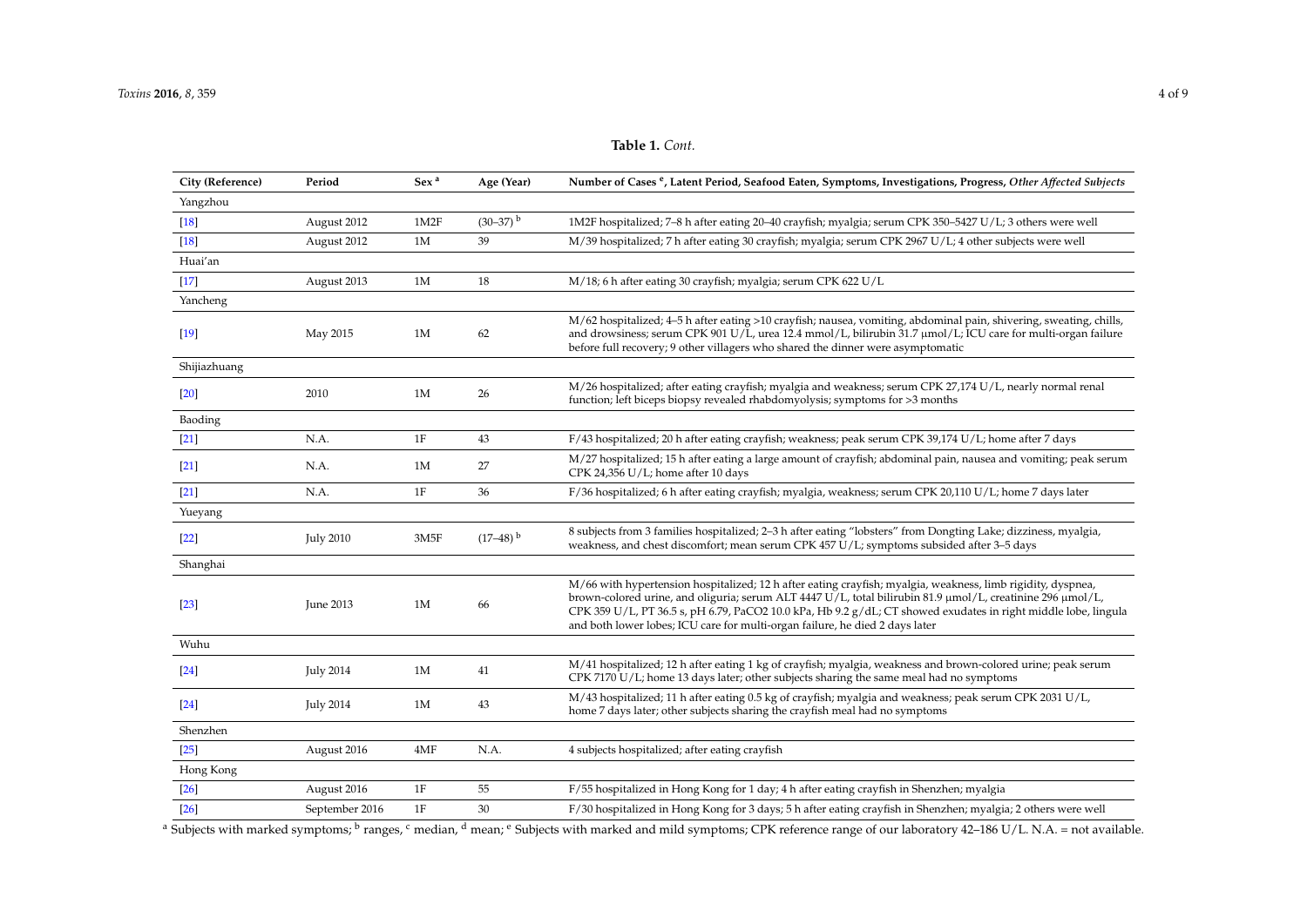Haff disease first occurred in Beijing in 2000 [\[9\]](#page-7-1) and then in Lianzhou and Liannan, Guangdong Province, in 2009 [\[11\]](#page-7-20). Subsequent outbreaks mostly occurred in the Jiangsu Province—Nanjing in 2010 [\[12–](#page-7-21)[15,](#page-7-22)[27](#page-7-23)[,28\]](#page-7-24), 2012 [\[16\]](#page-7-25), and 2014 [\[17\]](#page-7-26), Yangzhou in 2012 [\[18\]](#page-7-27), Huai'an in 2013 [\[17\]](#page-7-26), and Yancheng in 2015 [\[19\]](#page-7-28). Isolated outbreaks occurred in other cities since 2010—Shijiazhuang, Hebei Province, in 2010 [\[20\]](#page-7-29), Yueyang, Hunan Province, in 2010 [\[22\]](#page-7-30), Shanghai in 2013 [\[23\]](#page-7-31), Wuhu, Anhui Province, in 2014 [\[24\]](#page-7-32), Shenzhen in 2016 [\[25\]](#page-7-33), and Hong Kong (two imported cases from Shenzhen) in 2016 [\[26\]](#page-7-34). In Baoding, Hebei Province [\[21\]](#page-7-35), the year of occurrence of the outbreaks was not stated in the report of 2014.

Nine reports were from the national [\[27\]](#page-7-23), provincial [\[11](#page-7-20)[,16](#page-7-25)[,19\]](#page-7-28), or local [\[13](#page-7-36)[,17,](#page-7-26)[25](#page-7-33)[,26\]](#page-7-34) food safety [\[27\]](#page-7-23) and health [\[11,](#page-7-20)[13,](#page-7-36)[16,](#page-7-25)[17,](#page-7-26)[19,](#page-7-28)[25,](#page-7-33)[26\]](#page-7-34) authorities, including two with additional epidemiology data on the 2010 outbreaks in Nanjing [\[27](#page-7-23)[,28\]](#page-7-24). Ten reports were from the local hospitals [\[9](#page-7-1)[,12–](#page-7-21)[15,](#page-7-22)[20–](#page-7-29)[24\]](#page-7-32).

As can be seen in Table [1,](#page-3-0) Haff disease outbreaks occurred predominately in the summer [\[9,](#page-7-1)[12–](#page-7-21)[18](#page-7-27)[,22–](#page-7-30)[26\]](#page-7-34). Two outbreaks had occurred in October [\[11\]](#page-7-20) and May [\[19\]](#page-7-28) when the mean daytime temperature in Lianzhou/Liannan and Yancheng was 27 ◦C and 30 ◦C, respectively.

Crayfish accounted for almost all the outbreaks of Haff disease in China since 2000 [\[9](#page-7-1)[,12–](#page-7-21)[21](#page-7-35)[,23](#page-7-31)[–26\]](#page-7-34). Affected subjects generally had ingested 10 pieces or 400 g or more of crayfish. There were two exceptions. Pomfret (*Colossoma brachypomum*) was responsible for the 2009 outbreak in Lianzhou and Liannan [\[11\]](#page-7-20). "Lobsters" from Dongting Lake were said to be responsible for the 2010 outbreak in Yueyang [\[22\]](#page-7-30).

Haff disease outbreaks in two areas should be specially mentioned because of the large number of affected subjects— the October 2009 outbreaks in Lianzhou and Liannan, Guangdong Province (*n* = 54) [\[11\]](#page-7-20), and the July–September 2010 outbreaks in Nanjing, Jiangsu Province (*n* = 42) [\[12–](#page-7-21)[15\]](#page-7-22). In contrast, all other reports or outbreaks involved only 1–9 subjects (median 2 subjects) (see Table [1\)](#page-3-0). Adults were predominately involved [\[11](#page-7-20)[,12\]](#page-7-21), likely because crayfish and other seafood are not popular among children and much smaller quantities (if any) were eaten.

Variability in individual susceptibility was also noted since many subjects were asymptomatic despite sharing the same seafood meal as the index cases [\[15](#page-7-22)[,16](#page-7-25)[,18](#page-7-27)[,19](#page-7-28)[,24](#page-7-32)[,26\]](#page-7-34). The attack rates among the subjects at different risk levels [\[11,](#page-7-20)[17,](#page-7-26)[27,](#page-7-23)[28\]](#page-7-24) will be analyzed in detail (see Section [4\)](#page-4-0).

In affected individuals, symptoms occurred within 3–20 h of crayfish ingestion, including myalgia, weakness, and, less frequently, nausea, vomiting, abdominal pain, diarrhea, and other symptoms (see Table [1\)](#page-3-0). However, pomfret ingestion appeared to be associated with a wider range of incubation period (10 min to 41.5 h) and a higher incidence of gastrointestinal features [\[11\]](#page-7-20). Myalgia and muscle weakness should normally subside within 2–3 days, and serum CPK became normal within 5–6 days [\[12\]](#page-7-21). Abnormal renal function was uncommon (0%–6%) [\[11,](#page-7-20)[12\]](#page-7-21) because volume repletion and other management for rhabdomyolysis should be effective in preventing kidney injury [\[1](#page-6-0)[,4\]](#page-6-3).

While the great majority of affected subjects fully recovered, serious complications could occur, including renal failure [\[14\]](#page-7-37), multi-organ failure [\[19,](#page-7-28)[23\]](#page-7-31), prolonged myopathy [\[20\]](#page-7-29), and even death from multi-organ failure [\[22\]](#page-7-30).

#### <span id="page-4-0"></span>**4. Discussion**

Haff disease, first described in 1924, used to occur along the Baltic coast, Sweden, and the former Soviet Union [\[2,](#page-6-1)[5,](#page-6-4)[6\]](#page-6-5). In modern times, this syndrome of unexplained myalgia and rhabdomyolysis occurring within 24 h of consumption of certain types of cooked seafood [\[1](#page-6-0)[–4\]](#page-6-3) has remained rare and had not been reported outside the Americas [\[2](#page-6-1)[,6](#page-6-5)[–8\]](#page-7-0). Isolated cases of milder presentations with less specific symptoms (e.g., weakness, abdominal pain, diarrhea, and vomiting) could be easily missed [\[21\]](#page-7-35). It was not known if there had also been under-reporting as in other seafood-borne natural toxin poisoning [\[10\]](#page-7-2).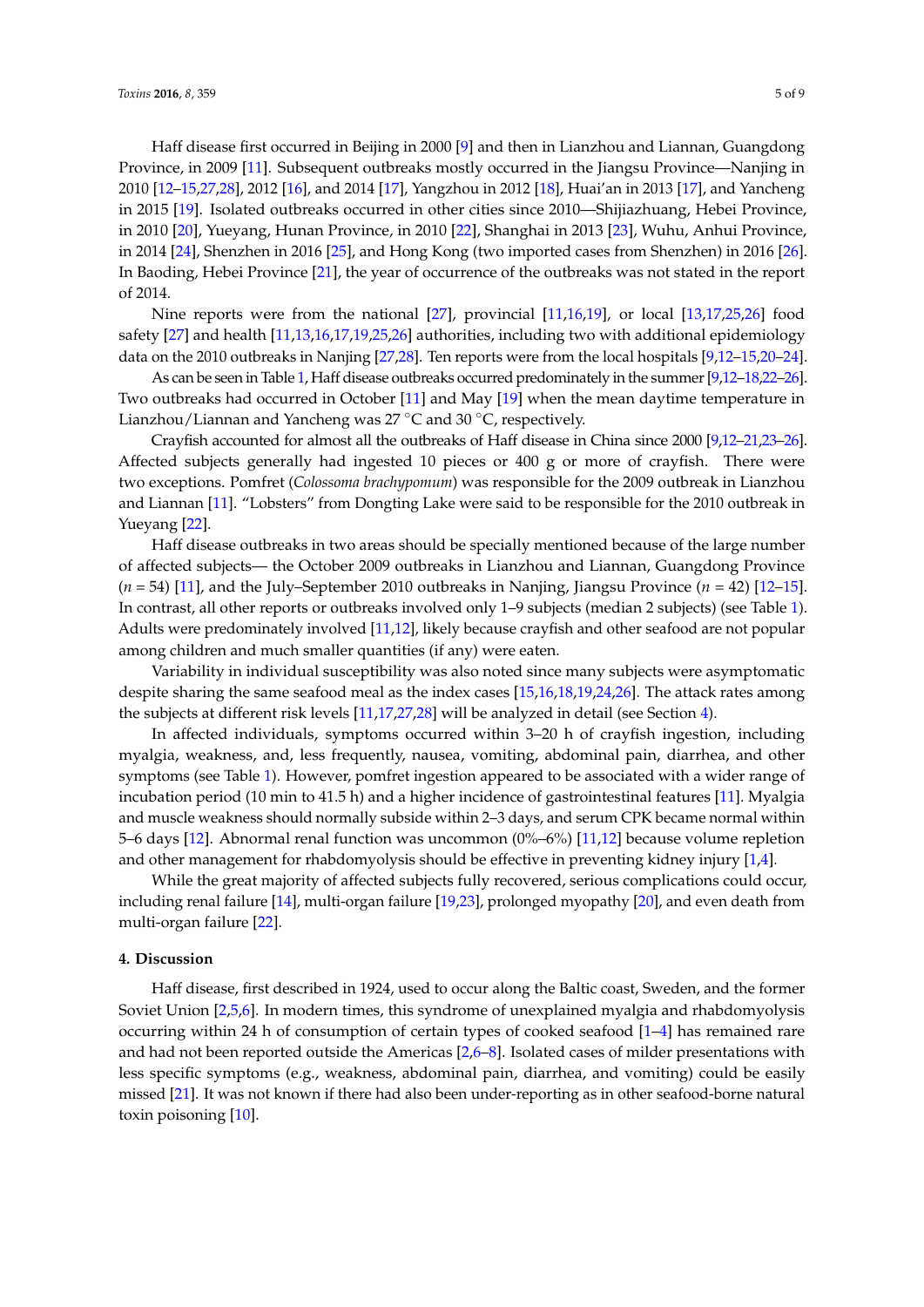The present review describes the emergence and epidemiology of Haff disease in China. As can be seen in Figure [1](#page-1-0) and Table [1,](#page-3-0) both the geographical distribution and the number of reports of Haff disease had increased during 2009–2016 since the first outbreak in Beijing in 2000 [\[9\]](#page-7-1). Subsequent outbreaks mostly occurred in the Jiangsu Province [\[16–](#page-7-25)[19](#page-7-28)[,28\]](#page-7-24), an eastern coastal province, and recurred in its capital, Nanjing [\[12–](#page-7-21)[17](#page-7-26)[,27](#page-7-23)[,28\]](#page-7-24). Isolated cases and small outbreaks have occurred in other cities since 2010 [\[20–](#page-7-29)[26\]](#page-7-34). There have so far been two outbreaks with a large number of subjects affected— the October 2009 outbreaks in Lianzhou and Liannan, Guangdong Province (*n* = 54) [\[11\]](#page-7-20), and July–September 2010 outbreaks in Nanjing, Jiangsu Province (*n* = 42) [\[12](#page-7-21)[–15\]](#page-7-22). Outbreaks occurred in the summer months (Table [1\)](#page-3-0). Crayfish accounted for all outbreaks of Haff disease in China, with the exception of the 2009 outbreaks in Lianzhou and Liannan (pomfret) [\[11\]](#page-7-20) and the 2010 outbreak in Yueyang ("lobsters" from Dongting Lake) [\[22\]](#page-7-30). Adults were predominately involved [\[11](#page-7-20)[,12\]](#page-7-21).

The clinical presentations of Haff disease were dominated by rhabdomyolysis causing myalgia, weakness, and raised serum CPK (Table [1\)](#page-3-0). Myalgia usually involved could be severe, moderate or mild, involving muscles of the back, shoulder, neck, chest, upper limbs, and lower limbs [\[27\]](#page-7-23). Initial presenting symptoms after eating crayfish were very similar between the cases in China and the U.S. [\[2\]](#page-6-1). The reason for the higher incidence of gastrointestinal symptoms after pomfret consumption [\[11\]](#page-7-20) was not known. Milder presentations were common. Almost all affected subjects fully recovered after supportive treatment. However, severe illness with multi-organ failure rarely occurred.

Variations in attack rates and individual susceptibility are often seen in seafood-borne natural toxin poisoning [\[10\]](#page-7-2). Largely because isolated or small clusters of cases were previously involved [\[2\]](#page-6-1), there was a relative lack of such data for Haff disease. Therefore, all the important field studies from China focusing on the attack rates and risk factors for toxicity are presented in detail below.

In Lianzhou, Guangdong Province [\[11\]](#page-7-20), a retrospective cohort study on 3857 residents revealed that 159 subjects had eaten pomfrets on 26 October 2009, and 50 (excluding the 4 Liannan cases) were ill (an attack rate of 31.5%). In a cluster of 17 male construction workers who had eaten pomfrets together at supper; 15 fell ill (an attack rate of 88.2%). A dose-response relationship was seen between the weight of pomfrets consumed and elevated CPK levels ( $r^2$  = 0.319,  $p$  = 0.049). Higher weights of fish eaten were associated with higher CPK levels activity and more severe symptoms.

In Nanjing, Jiangsu Province [\[27\]](#page-7-23), 20 cases (5M, 15F, aged 17–79 years) of Haff disease and 34 persons sharing the crayfish meals were identified during July–August 2010 [\[27\]](#page-7-23). Nine persons with muscle pain or raised CPK were excluded. Thus, 20 cases and 25 controls (14M, 11F) were enrolled in this case-control study. The attack rate differed between males and females (26.3% vs. 57.7%, *p* < 0.05). The cases had eaten more crayfish than the controls (20 vs. 5, *p* < 0.001). Eating >10 pieces of crayfish was related to an increased risk of illness (*p* < 0.001).

In Nanjing, Jiangsu Province [\[28\]](#page-7-24), two adults and one child out of two tables of 4–9 persons were unwell after eating crayfish in a restaurant on 17 August 2010. On-site investigations revealed that >400 kg of crayfish were consumed by >500 people. Two adults out of >500 people were confirmed to have Haff disease (an attack rate of <0.4%).

In Nanjing, Jiangsu Province [\[17,](#page-7-26)[29\]](#page-7-38), close to 1 million people ate crayfish. With four confirmed cases in 2012 and 2014 and the yearly consumption of several million tons, the risk of Haff disease from eating crayfish among the general public was extremely low.

A heat-stable toxin contained in the seafood is thought to cause Haff disease [\[2\]](#page-6-1), but attempts to isolate and characterize this toxin have so far failed. Interestingly, mice showed evidence of Haff disease after exposure to implicated fish species. In the October 2009 outbreaks in Lianzhou and Liannan, Guangdong Province [\[11\]](#page-7-20), mice fed leftover pomfrets showed mental deterioration after 2 h; one out of the 20 mice died after 22 h. In the August 1997 outbreaks in the U.S. [\[6\]](#page-6-5), mice fed water-soluble extracts from cooked buffalo fish had behavioral changes (consistent with muscle impairment), with red-brown urine in the bladders.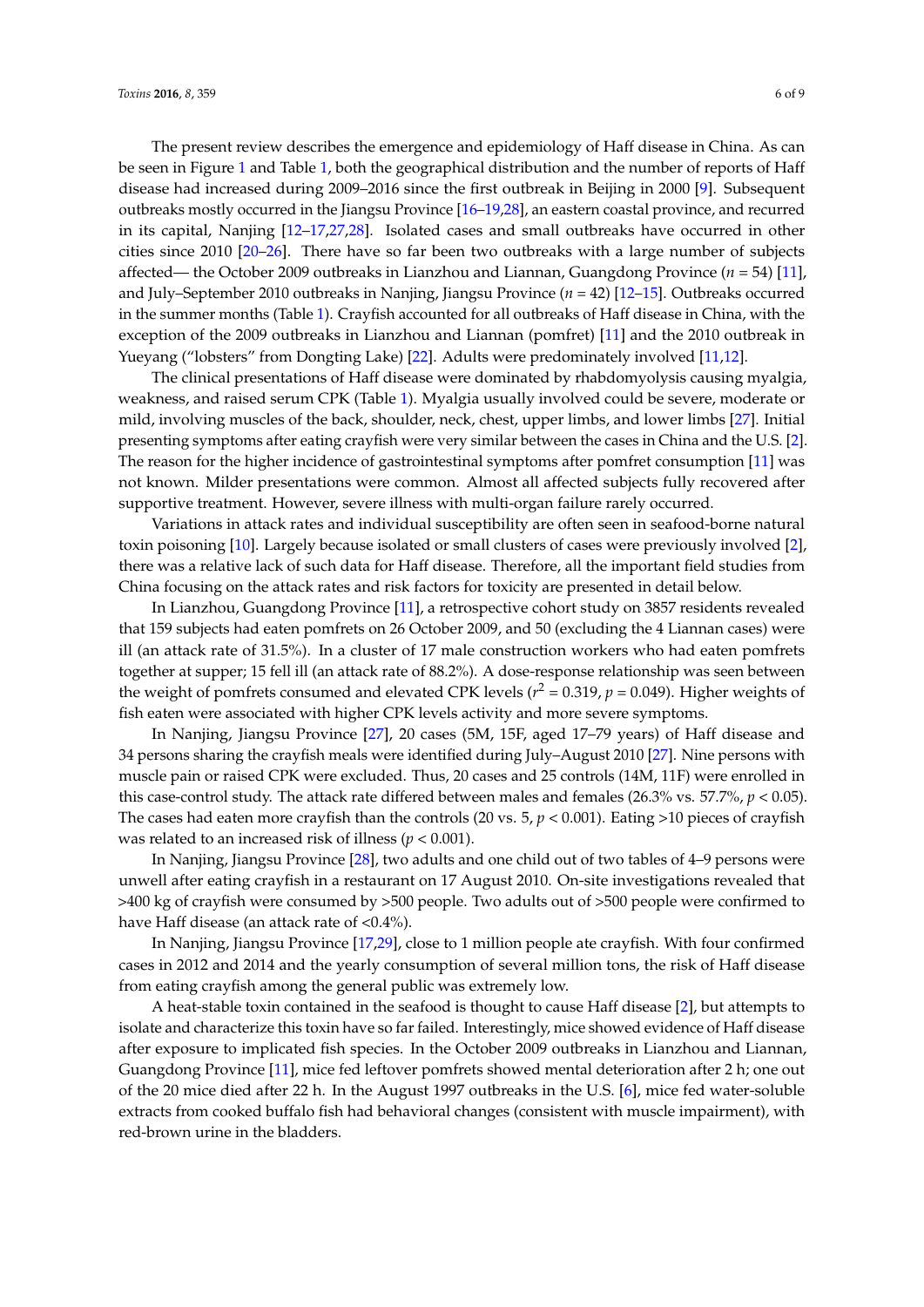Haff disease must be differentiated from the rhabdomyolysis syndromes caused by palytoxins and other marine toxins with palytoxin-like effects found in certain saltwater fish [\[30–](#page-7-39)[32\]](#page-8-0). The toxin responsible for Haff disease is found in freshwater crayfish and fish. Haff disease has few, minor neurological symptoms (Table [1\)](#page-3-0). Palytoxins have high acute toxicity with prominent effects on the autonomic and peripheral nervous systems. Unlike Haff disease, the origins (dinoflagellates of the genus *Ostreopsis*) and structures of palytoxins have largely been characterized.

With increases in tourism [\[26\]](#page-7-34) and global seafood trade and consumption, the geographical distribution and incidence of Haff disease are expected to increase. In subjects with unexplained myalgia and rhabdomyolysis, Haff disease must be included in differential diagnoses, especially if there is a history of recent seafood consumption. Suspected cases, including milder presentation, should be reported to public health authorities for immediate follow-up actions [\[27](#page-7-23)[,28\]](#page-7-24).

## **5. Conclusions**

In China, both the geographical distribution and the number of reports of Haff disease had increased during 2009–2016 since the first outbreak in Beijing in 2000. Subsequent outbreaks mostly occurred in the Jiangsu Province, an eastern coastal province, and recurred in its capital, Nanjing. Isolated cases and small outbreaks occurred in other cities since 2010. Two outbreaks involved a large number of subjects—the October 2009 outbreaks in Lianzhou and Liannan, Guangdong Province (*n* = 54), and the July–September 2010 outbreaks in Nanjing (*n* = 42). Outbreaks occurred in the summer months. Crayfish accounted for most of the outbreaks. Adults were predominately involved.

The clinical presentations of Haff disease were dominated by rhabdomyolysis causing myalgia, weakness, and raised serum CPK. Milder presentations were common. Almost all affected subjects fully recovered. Serious complications (renal failure, multi-organ failure, and prolonged myopathy) and death were rare. Suspected cases should be reported to public health authorities. More research is needed to characterize the responsible toxin, attack rates, and preventive measures.

**Acknowledgments:** This work is supported by research funding from the Drug and Poisons Information Bureau, Department of Medicine and Therapeutics and Centre for Food and Drug Safety, Faculty of Medicine, the Chinese University of Hong Kong.

**Conflicts of Interest:** The author declares no conflict of interest.

#### **Abbreviations**

The following abbreviations are used in this manuscript:

CPK creatine phosphokinase

## **References**

- <span id="page-6-0"></span>1. Centers for Disease Control and Prevention. Haff disease associated with eating buffalo fish—United States, 1997. *MMWR Morb. Mortal. Wkly. Rep.* **1998**, *47*, 1091–1093.
- <span id="page-6-1"></span>2. Diaz, J.H. Global incidence of rhabdomyolysis after cooked seafood consumption (Haff disease). *Clin. Toxicol.* **2015**, *53*, 421–426. [\[CrossRef\]](http://dx.doi.org/10.3109/15563650.2015.1016165) [\[PubMed\]](http://www.ncbi.nlm.nih.gov/pubmed/25789572)
- <span id="page-6-2"></span>3. Krishna, N.; Wood, J. It looked like a myocardial infarction after eating crawfish... Ever heard of Haff disease. *La. Morb. Rep.* **2001**, *12*, 1–2.
- <span id="page-6-3"></span>4. Louis, J.V.; Sein, S.; Lyon, C.; Apergis, G. Two cases of rhabdomyolysis (Haff disease) after eating carp fish. *J. Investig. Med. High Impact Case Rep.* **2016**, *4*, 2324709616663230. [\[CrossRef\]](http://dx.doi.org/10.1177/2324709616663230) [\[PubMed\]](http://www.ncbi.nlm.nih.gov/pubmed/27635408)
- <span id="page-6-4"></span>5. Lentz, O. Über die Haffkrankheit (About Haff disease). *Med. Klin. (German)* **1925**, *1*, 4–8.
- <span id="page-6-5"></span>6. Buchholz, U.; Mouzin, E.; Dickey, R.; Moolenaar, R.; Sass, N.; Mascola, L. Haff disease: From the Baltic Sea to the U.S. shore. *Emerg. Infect. Dis.* **2000**, *6*, 192–195. [\[CrossRef\]](http://dx.doi.org/10.3201/eid0602.000215) [\[PubMed\]](http://www.ncbi.nlm.nih.gov/pubmed/10756156)
- <span id="page-6-6"></span>7. Dos Santos, M.C.; de Albuquerque, B.C.; Pinto, R.C.; Aguiar, G.P.; Lescano, A.G.; Santos, J.H.; Alecrim, M.D.G.C. Outbreak of Haff disease in the Brazilian Amazon. *Rev. Panam. Salud Publica* **2009**, *26*, 469–470. [\[CrossRef\]](http://dx.doi.org/10.1590/S1020-49892009001100012) [\[PubMed\]](http://www.ncbi.nlm.nih.gov/pubmed/20107699)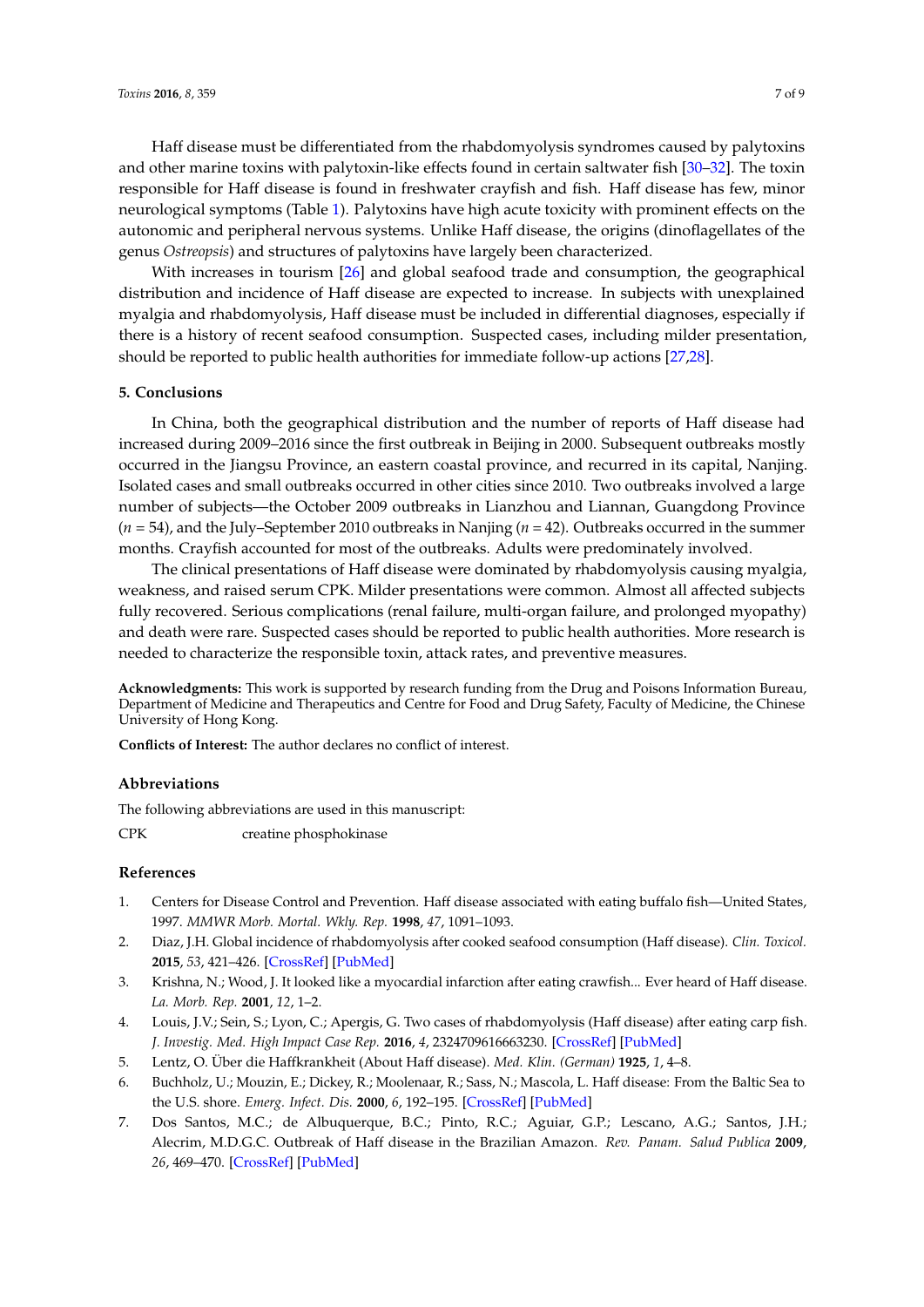- <span id="page-7-10"></span><span id="page-7-9"></span><span id="page-7-8"></span><span id="page-7-7"></span><span id="page-7-6"></span><span id="page-7-5"></span><span id="page-7-4"></span><span id="page-7-3"></span><span id="page-7-0"></span>8. Junior, O.T.; Roderjan, C.N.; Neto, E.D.C.; Ponte, M.M.; Seabra, M.C.P.; Knibel, M.F. Haff disease associated with the ingestion of the freshwater fish *Mylossoma duriventre* (*pacu-mantiega*). *Rev. Bras. Ter. Intensiva* **2013**, *25*, 348–351.
- <span id="page-7-11"></span><span id="page-7-1"></span>9. Yuen, Y.; Chen, Q.T. Clinical analysis of 6 cases of Haff disease caused by crayfish. *Natl. Med. J. China* **2001**, *81*, 1530–1531.
- <span id="page-7-12"></span><span id="page-7-2"></span>10. Chan, T.Y.K. Emergence and epidemiology of ciguatera in the coastal cities of southern China. *Mar. Drugs* **2015**, *13*, 1175–1184. [\[CrossRef\]](http://dx.doi.org/10.3390/md13031175) [\[PubMed\]](http://www.ncbi.nlm.nih.gov/pubmed/25738329)
- <span id="page-7-20"></span><span id="page-7-13"></span>11. Huang, X.; Li, Y.; Huang, Q.; Liang, J.; Liang, C.; Chen, B.; Lu, L.; Deng, X.; Chen, Z.; Zhang, Y.; et al. A past Haff disease outbreak associated with eating freshwater pomfret in South China. *BMC Public Health* **2013**, *13*, 447–454. [\[CrossRef\]](http://dx.doi.org/10.1186/1471-2458-13-447) [\[PubMed\]](http://www.ncbi.nlm.nih.gov/pubmed/23642345)
- <span id="page-7-21"></span><span id="page-7-14"></span>12. Chen, X.F.; Huang, P.P.; Kang, J.; Sun, K.; Zhang, J.S. Unexplained rhabdomyolysis: Clinical analysis of twenty three cases. *Chin. J. Emerg. Med.* **2010**, *19*, 1062–1065.
- <span id="page-7-36"></span><span id="page-7-16"></span><span id="page-7-15"></span>13. Wu, J.Z. A report on the diagnosis of rhabdomyolysis caused by crayfish in China. In Proceedings of the Second National Symposium on Acute and Severe Poisoning and Taishan Poisoning and Occupational Disease Summit Forum, Jinan, China, 1 May 2011; pp. 25–30.
- <span id="page-7-37"></span><span id="page-7-17"></span>14. Han, L.; Zhang, J. Analysis of 11 cases of rhabdomyolysis syndrome caused by crayfish. *J. Intern. Intensive Med.* **2011**, *17*, 314–316.
- <span id="page-7-22"></span><span id="page-7-18"></span>15. Tong, W.; Yin, G.L. Treatment of two cases of rhabdomyolysis caused by eating crayfish. *Nurs. Pract. Res.* **2011**, *8*, 157–158.
- <span id="page-7-25"></span><span id="page-7-19"></span>16. Yuan, B.J.; Wu, C.L.; Guo, B.F. Analysis of 2 cases of new rhabdomyolysis syndrome in Nanjing. *Jiangsu J. Prev. Med.* **2013**, *24*, 43–44.
- <span id="page-7-26"></span>17. Zong, W.Q.; Zhen, S.Q.; Yuan, B.J.; Jin, W.; Guo, B.F.; Guo, X.Y. Epidemiological analysis of rhabdomyolysis syndrome caused by crayfish in Jiangsu Province during 2012 to 2014. *J. Food Saf. Qual.* **2015**, *6*, 4258–4261.
- <span id="page-7-27"></span>18. Zhu, L. Investigation of two crayfish cases related to rhabdomyolysis syndromes. *Prev. Med. Trib.* **2015**, *21*, 700–703.
- <span id="page-7-28"></span>19. Zong, W.Q.; Zheng, S.Q.; Liu, J.F. One severe case report of crayfish induced rhabdomyolysis diagnosis. *Jiangsu J. Prev. Med.* **2016**, *27*, 227–228.
- <span id="page-7-29"></span>20. Xie, P.; Hu, J.; Huang, J.M.; Liu, X.M. Crayfish-related Haff disease rhabdomyolysis; diagnosis supported by bone scintigraphy. *Hell. J. Nucl. Med.* **2013**, *16*, 60–61. [\[PubMed\]](http://www.ncbi.nlm.nih.gov/pubmed/23570026)
- <span id="page-7-35"></span>21. Zong, J.; Miao, Y.Y.; Meng, Q.Y. Three misdiagnosed patients with Haff disease: A report and literature review. *Clin. Misdiagn. Misther.* **2014**, *27*, 39–42.
- <span id="page-7-30"></span>22. Yi, F.; Yuan, X.G.; Wang, Y.; Tang, B.; Duan, K.; Jiang, J.; Lu, H.H.; Yue, Y. Clinical treatment of Food-borne rhabdomyolysis diagnosis. *J. Intern. Intensive Med.* **2012**, *18*, 301–302.
- <span id="page-7-31"></span>23. Feng, G.; Luo, Q.; Zhuang, P.; Guo, E.; Yao, Y.; Gao, Z. Haff disease complicated by multiple organ failure after crayfish consumption: A case study. *Rev. Bras. Ter. Intensiva* **2014**, *26*, 407–409. [\[CrossRef\]](http://dx.doi.org/10.5935/0103-507X.20140062) [\[PubMed\]](http://www.ncbi.nlm.nih.gov/pubmed/25607271)
- <span id="page-7-32"></span>24. Gan, L.; Li, Q.; Gong, N.K. Two cases of rhabdomyolysis diagnosis caused by eating crayfish. *J. Liaoning Med. Univ.* **2015**, *36*, 111–112.
- <span id="page-7-33"></span>25. Shenzhen Daily. Four Hospitalized after Eating Too Much Crawfish. Available online: [http://www.szdaily.](http://www.szdaily.com/content/2016-08/09/content_13700987.htm) [com/content/2016-08/09/content\\_13700987.htm](http://www.szdaily.com/content/2016-08/09/content_13700987.htm) (accessed on 30 September 2016).
- <span id="page-7-34"></span>26. Department of Health. Suspected Cases of Rhabdomyolysis after Consumption of Crayfish. 2016. Available online: <http://www.info.gov.hk/gia/general/201609/08/P2016090800898p.htm> (accessed on 30 September 2016).
- <span id="page-7-23"></span>27. Chen, Y.; Yuan, B.; Xie, G.; Zhen, S.; Zhou, Y.; Shao, B.; Zhang, J.; Ji, H.; Wu, Y. Outbreak of Haff disease caused by consumption of crayfish (*Procambarus clarkii*), Nanjing, Jiangsu Province. *Food Control* **2016**, *59*, 690–694. [\[CrossRef\]](http://dx.doi.org/10.1016/j.foodcont.2015.06.031)
- <span id="page-7-24"></span>28. Han, L.L.; Xu, R.J. Investigation and analysis of "crayfish incident" in Nanjing. *Chin. J. Health Insp.* **2012**, *19*, 75–78.
- <span id="page-7-38"></span>29. Hou, P.S.; Liu, D.S. We don't need to be worried about crawfish. *Health Manag.* **2011**, *2*, 54.
- <span id="page-7-39"></span>30. Riobó, P.; Franco, J.M. Palytoxins: Biological and chemical determination. *Toxicon* **2011**, *57*, 368–375. [\[CrossRef\]](http://dx.doi.org/10.1016/j.toxicon.2010.09.012) [\[PubMed\]](http://www.ncbi.nlm.nih.gov/pubmed/20933536)